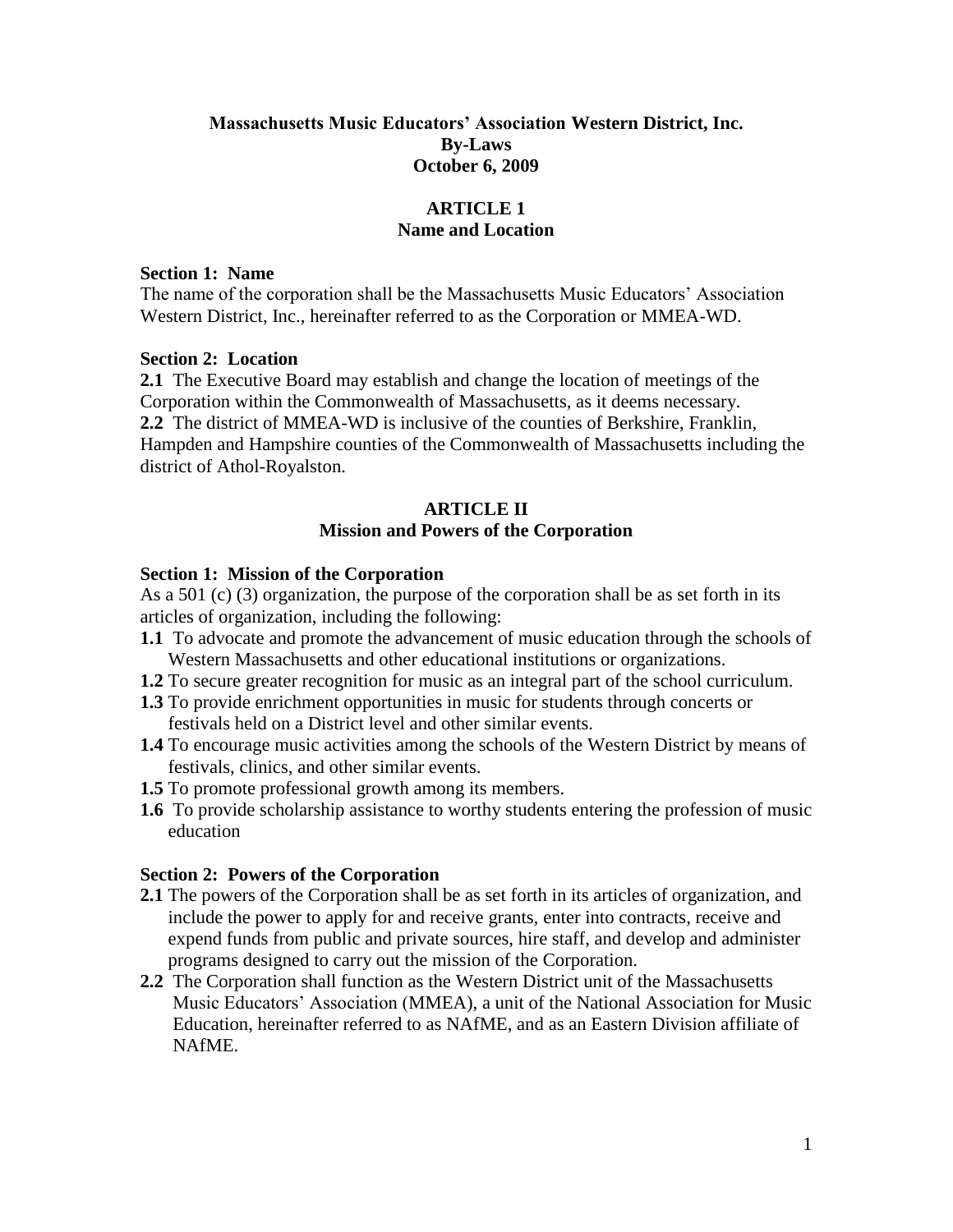**2.3** It is the intent of the Corporation to maintain a close relationship with the State Department of Education, the Massachusetts Teachers' Association, and all educational institutions, agencies, and organizations that have common aims.

# **ARTICLE III Membership**

# **Section 1: Classes of Membership**

- **1.1 Active Membership:** Active Membership shall be open to all persons who are members of NAfME and are engaged in music teaching or those interested in music education in the Western District of Massachusetts. Active Members shall have the right to hold an office of the Corporation, and to participate in and vote at business meetings of the Corporation, including those meetings at which the Corporation acts at the District level.
- **1.2 Life Membership:** Any Active Member of MMEA-WD may become a Life Member upon payment of the dues prescribed by NAfME. Life Members shall have all the rights of Active Membership.
- **1.3 Retired Membership:** Retired Membership is open to any person upon retiring through the Massachusetts Teachers' Retirement Board or its equivalent, provided that the person has been an Active Member for at least the last five consecutive preceding years. Retired Members shall have all the rights of Active Membership.
- **1.4 Student Membership:** Student Membership shall be open to all members of NAfME Student Chapters (MCNAfME) within Western Massachusetts upon payment of the dues prescribed by the Executive Board. Student members shall be admitted to meetings of the Corporation, including those meetings at which the corporation acts at the District level, and shall have the status of Corporation members for the purpose of attending NAfME divisional or national meetings. They shall have all privileges of Active Membership except the rights to vote and hold office.
- **1.5 Introductory Membership:** Introductory Membership shall be open to NAfME Student Chapter members entering their first year of full time music teaching. Introductory membership shall be limited to one continuous membership year.

## **Section 2: Rights of Members**

Except as provided in Section 1, all members of MMEA-WD shall have the right to vote in the election of members of the Executive Board, on the adoption or amendment of By-Laws of the Corporation, and any merger with another corporation.

## **Section 3: Resignation**

Any member may resign by submitting a written resignation to the District Chairperson, the Clerk, or to one member of the Executive Board.

## **Section 4: Termination**

The Executive Board may terminate a member's membership for cause. Such termination shall be only after reasonable notice and an opportunity to be heard.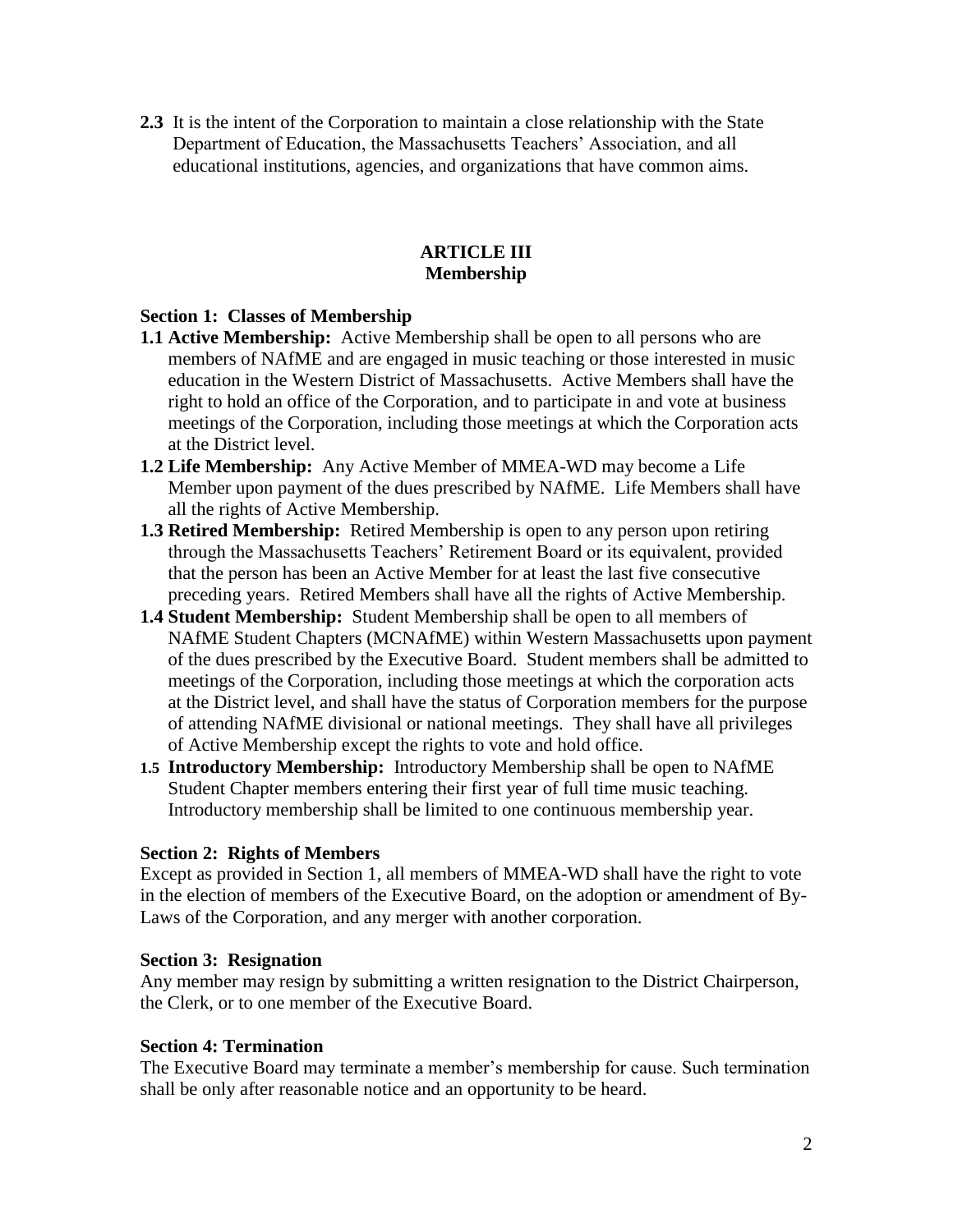## **Section 5: Annual Meetings**

The Annual General Membership Meetings of the members shall be held, on such dates as set by the Executive Board. The annual meetings shall be held at such place within Western Massachusetts as the Chairperson shall determine.

### **Section 6: Special Meetings**

The District Chairperson or the Executive Board may call special meetings of the members. Such meetings shall be held within Western Massachusetts.

### **Section 7: Notice**

Notice of the annual meetings shall be given by a mailing to the membership and online posting on the MMEA-WD website. Notice of any special meeting shall be given by such method as the Executive Board or District Chairperson determines will best inform the members under the particular circumstances of the meeting.

## **Section 8: Votes**

Each member shall have one vote.

### **Section 9: Quorum**

**9.1** A quorum of the Executive Board shall consist of three (3) of the five (5) members **9.2** A quorum of the MMEA-WD shall consist of those members present at a duly called business meeting.

## **Section 10: Action at Meeting**

When a quorum is present, any matter before the meeting shall be decided by a majority of the members present and voting, unless a larger number is required by law, the articles of organization or these By-laws.

### **Section 11: Compensation**

Members shall not receive any compensation for their services as members. This section shall not preclude a member from serving the Corporation in any other capacity and receiving reasonable compensation for such service.

### **ARTICLE IV Executive Board**

### **Section 1: Powers of the Executive Board**

The affairs of the Corporation shall be managed by an Executive Board, which may exercise all the powers of the Corporation, except as otherwise provided by law, the articles of organization or these By-Laws. The Executive Board may make such rules and regulations for the business of the Corporation as are not inconsistent with these By-Laws, the laws of the Commonwealth of Massachusetts, or the laws of the United States of America, as it deems necessary or proper.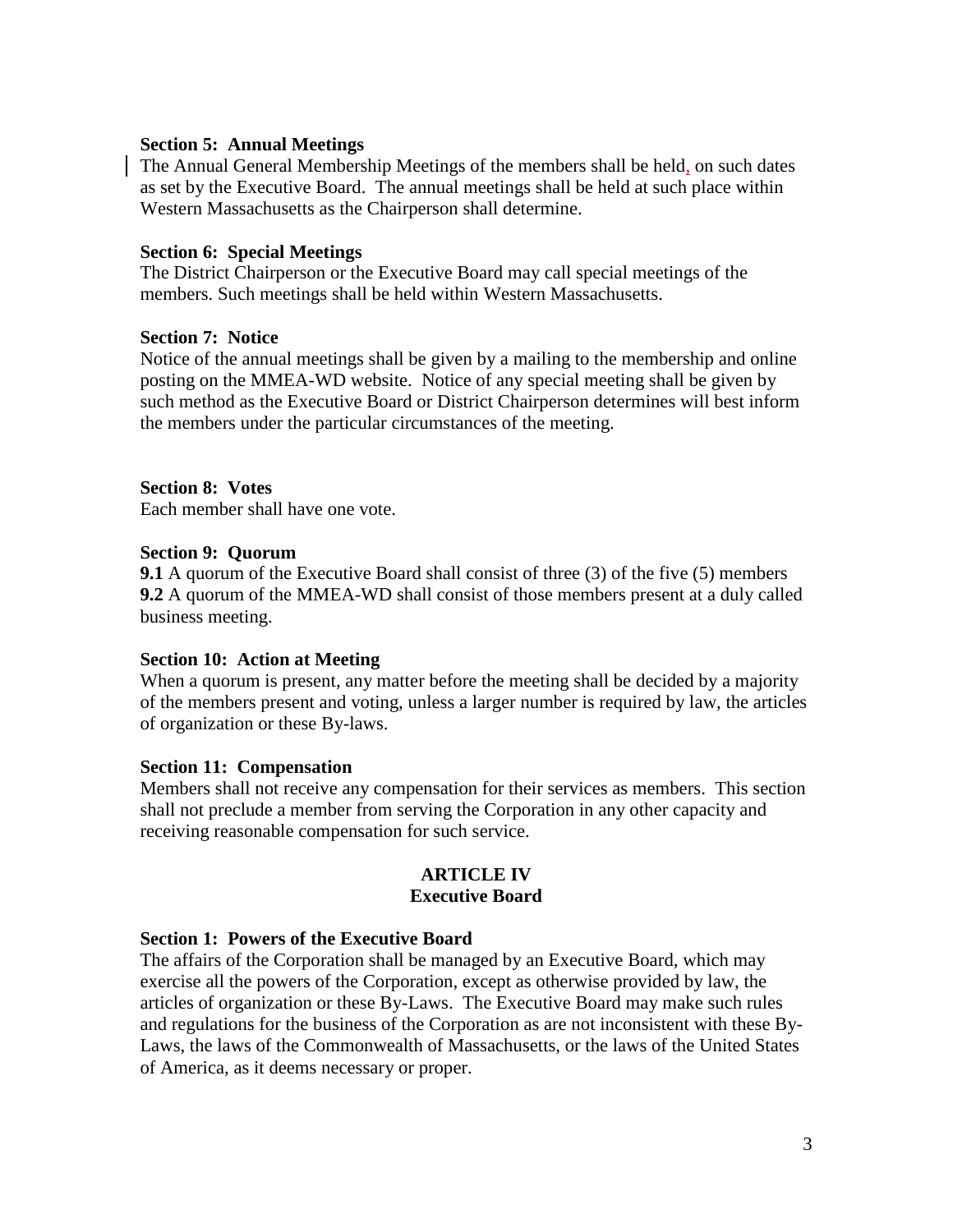## **Section 2: Board Membership**

**2.1** The Executive Board shall consist of:

- District Chairperson
- District Chairperson-Elect
- Immediate Past District Chairperson
- District Clerk
- District Treasurer
- District Brass, Woodwind and Percussion Coordinator
- District Choral Coordinator
- District Jazz Coordinator
- District String Coordinator
- District Public Relations Coordinator
- District Librarian
- District Website Coordinator

**2.2** Officers of the Executive Board shall be the District Chairperson, District Chairperson-Elect, Immediate Past District Chairperson, District Clerk and District Treasurer.

# **Section 3: Qualification of Board Members**

Board Members should have a commitment to the mission of the Corporation. To be eligible for election, a person must be a current member of MMEA/NAfME, and must be available to attend the Executive Board meetings in their entirety.

## **Section 4: Term of Office**

**4.1** All officers of the Executive Board shall serve terms of 2 (two) years and until his/her successor is elected and qualified. Officers of the Executive Board may serve for no more than 2 (two) consecutive terms.

**4.2** District Chairperson, District Chairperson Elect, District Secretary and District Treasurer shall be elected in even numbered years. Other Executive Board Members shall be elected in odd numbered years.

**4.3** The District Chairperson-Elect shall serve for 2 (two) years, following which he/she shall serve as District Chairperson for 2 (two) years, following which he/she will serve as Immediate Past District Chairperson for 2 (two) years.

## **Section 5: Resignation**

Any Executive Board member may resign by submitting a written resignation to the District Chairperson or the District Clerk.

## **Section 6: Removal of Board Members**

A member of the Executive Board may be asked by the District Chairperson to resign for failure to carry out the duties of that office, which include attendance at regular Board meetings and MMEA-WD activities. The District Chairperson must notify such member in writing that he/she has not carried out his/her duties and that the member has the option to resign, or be removed. Removal from office shall require a majority vote of the Executive Board meeting.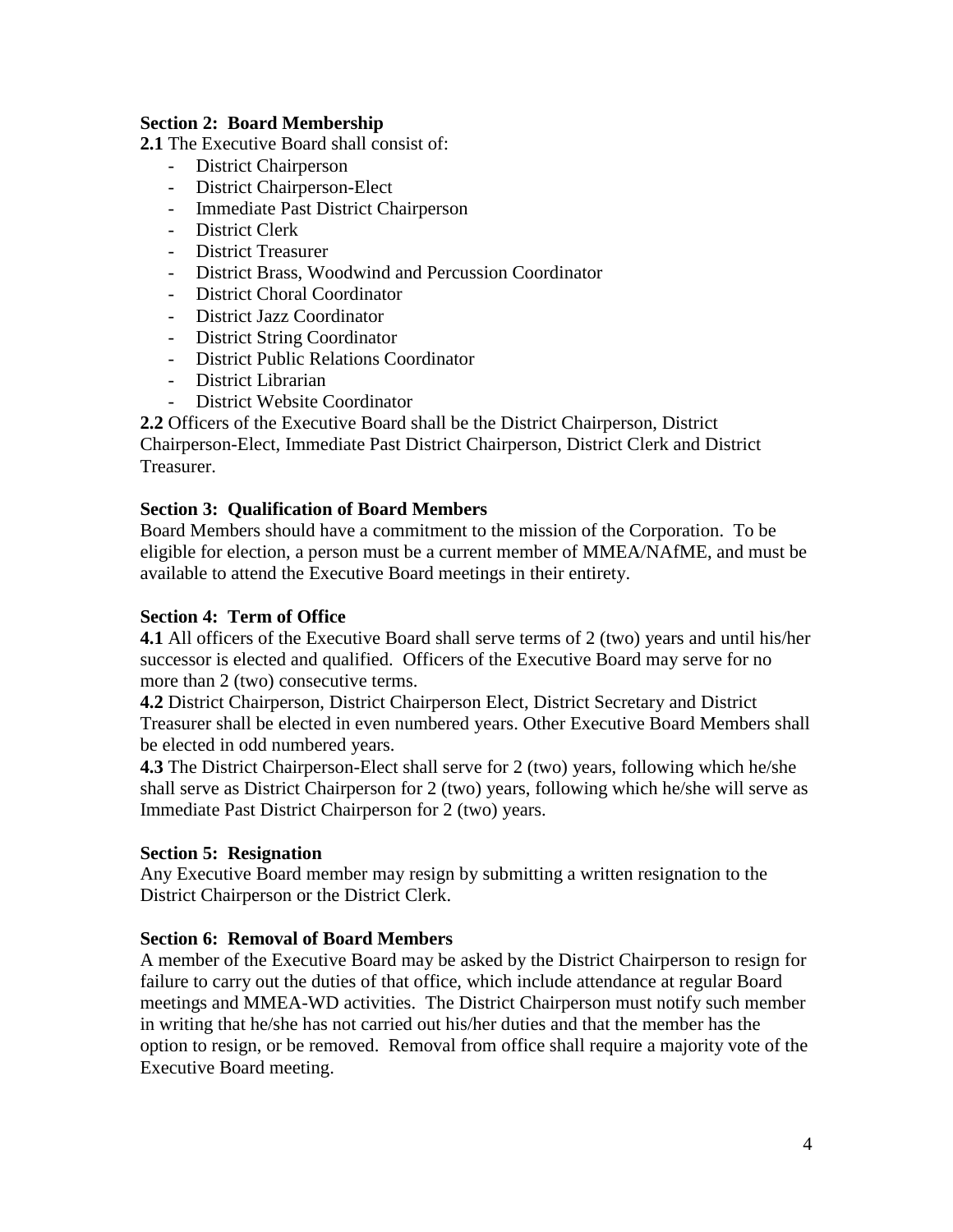## **Section 7: Vacancies**

If a vacancy occurs in the office of District Chairperson, the District Chairperson-Elect shall assume that position. A new election for District Chairperson-Elect shall be conducted as soon as possible. All other vacancies shall be filled by a majority vote of the Executive Board for the remainder of the term.

## **Section 8: Meetings of the Executive Board**

- **8.1** The Executive Board shall hold monthly meetings with the exception of July and August for the purpose of conducting the business of the Corporation. The schedule of all meetings shall be published and posted in the *Massachusetts Music News* and on the MMEA-WD web site. Meetings shall be held on the first Tuesday of the month, provided that day is a school day. If the first Tuesday is not a school day, the meeting shall be held on such other day as is designated by the District Chairperson.
- **8.2** Special meetings of the Board may be called by the District Chairperson, on reasonable notice to the Executive Board, when in his/her opinion, the interests of the Corporation would be served by such a meeting.
- **8.3** Meetings of the Executive Board may be held by other media provided that there is a quorum participating in the proceedings.

## **Section 9: Action by Consent**

Any action required to be taken at a meeting of the Executive Board may be taken without a meeting if all the Directors consent to the action in writing and the written consent is filed with the records of the meetings of the Board. Such consents shall be treated for all purposes as a vote at a meeting.

### **ARTICLE V Officers**

### **Section 1: Officers of the Corporation**

- **1.1** The Officers of the Corporation shall be a District Chairperson, a District Chairperson-Elect, an Immediate Past District Chairperson, District Clerk, and District Treasurer.
- **1.2** The District Chairperson-Elect shall succeed to the office of District Chairperson and the District Chairperson shall succeed to the office of Immediate Past District Chairperson without further election.

### **Section 2: Election**

**2.1** The Nominating Committee shall present to the members of the Corporation at the General Membership meeting slate of Executive Board members and Officers for election. Each Director and Officer shall be elected for a two-year term and until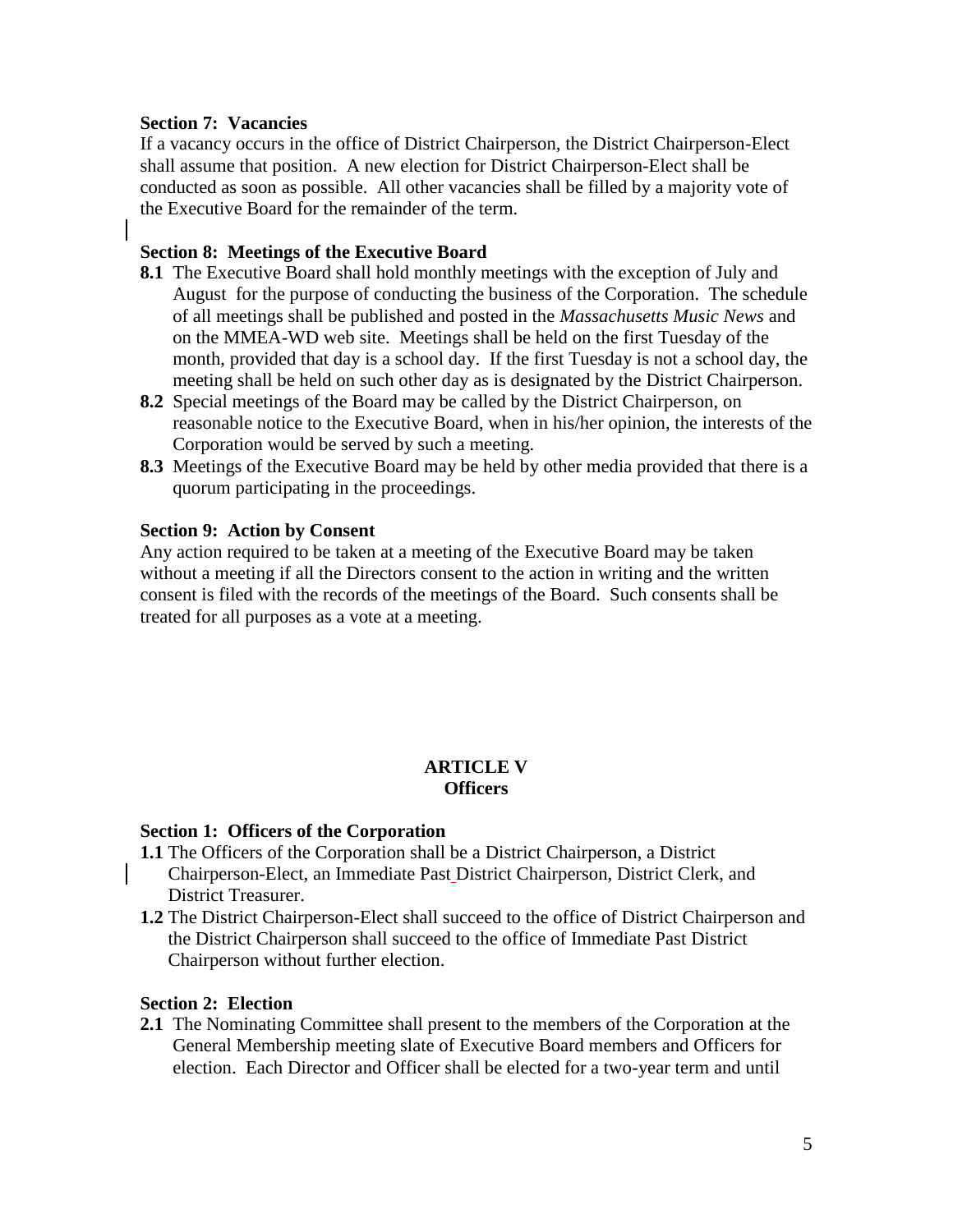his/her successor is elected and qualified. All Executive Board members and Officers must be member of MMEA/NAfME.

- **2.2** Voting will be conducted at the General Membership meeting, and will take place by secret ballot. Each member of the Corporation shall have one vote. Nominated candidates will be elected by a majority vote of all valid ballots cast. Procedures for receiving and completing an absentee ballot will be announced on the MMEA-WD website.
- **2.3** The results of the election shall be announced and posted on the MMEA website and in the summer issue of the *Massachusetts Music News*.

# **Section 3: Duties of the Executive Board**

- **3.1 District Chairperson:** The duties of the District Chairperson shall be to conduct all MMEA-WD business meetings, be responsible for the administration of this Corporation's affairs, represent the Western District as a member of the MMEA Executive Board and be a member ex-officio, with voting privileges, of all committees.
- **3.2 District Chairperson-Elect:** The duties of the District Chairperson-Elect shall be to assist the District Chairperson in administering the Corporation's affairs, preside in the absence of the District Chairperson and serve as chairperson of the District By-Laws Revision Committee.
- **3.3 Immediate Past District Chairperson:** The duty of the Immediate Past District Chairperson shall be to provide resource information and expertise about past Corporation activities.
- **3.4 District Clerk:** The duties of the District Clerk shall be to keep accurate records of all MMEA-WD Executive Board and General Membership meetings, to conduct correspondence for the Corporation not falling within the specific province of other officers and to maintain appropriate records.
- **3.5 District Treasurer:** The duties of the District Treasurer shall be to keep accurate records of all the Corporation's financial transactions, collect all monies and pay all bills, submit financial reports of the Corporation's assets, expenses and liabilities monthly to the Executive Board, membership and the MMEA accountant. The District Treasurer will work with the MMEA accountant for an audit of the Corporation's books at the end of the fiscal year. The District Treasurer will propose and submit to the Executive Board, at its May meeting, a budget for the next fiscal year based upon past income and expenses.
- **3.6 District Brass, Woodwind and Percussion Coordinator:** The duties of the District Brass Woodwind and Percussion Coordinator shall be to provide professional services in that area to the membership of MMEA-WD.
- **3.7 District Choral Coordinator:** The duties of the District Choral Coordinator shall be to provide professional services in that area to the membership of MMEA-WD.
- **3.8 District Jazz Coordinator:** The duties of the District Jazz Coordinator shall be to provide professional services in that area to the membership of MMEA-WD.
- **3.9 District String Coordinator:** The duties of the District String Coordinator shall be to provide professional services in that area to the membership of MMEA-WD.
- **3.10 District Public Relations Coordinator:** The duties of the District Public Relations Coordinator shall be to promote and publicize the educational goals,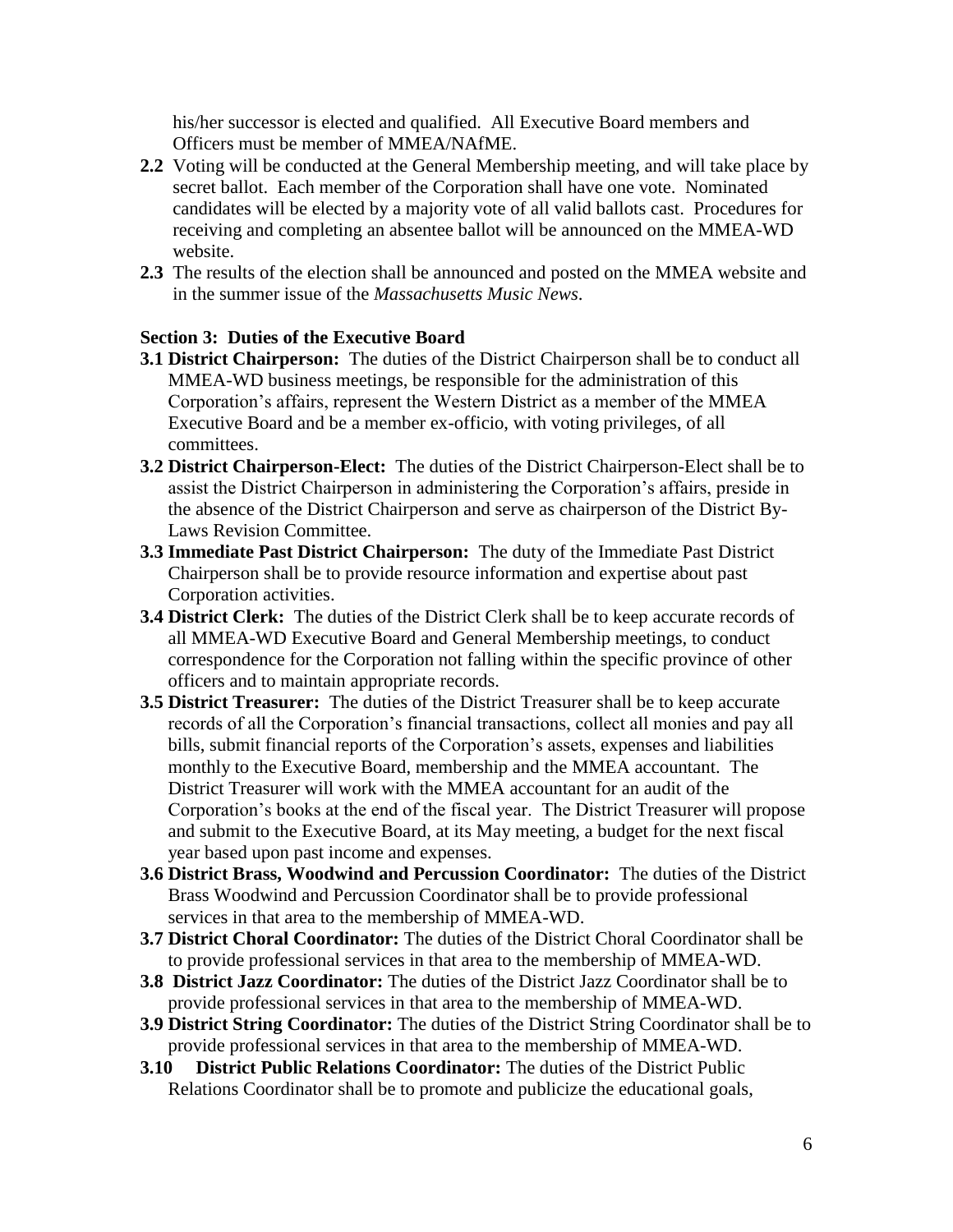programs and activities of the Corporation through all available media to other educators and the public at large.

- **3.11 District Librarian:** The duties of the District Librarian shall be to provide professional services in that area to the membership of MMEA-WD.
- **3.12 District Website Coordinator:** The duties of the District Website Coordinator shall be to provide professional services in that area to the membership of MMEA-WD.
- **3.13 Other Powers and Duties:** Subject to these By-Laws each officer of the Corporation shall have, in addition to the duties and powers specifically set forth herein, such duties and powers as are customarily incident to his/her office, and such duties and powers as may be designated by the Executive Board.

# **Section 4: Resignation**

Any officer may resign by submitting a written resignation to the District Chairperson or the Clerk, or a meeting of the Executive Board.

## **Section 5: Removal**

Any officer may be removed from office for cause by the Executive Board. Such removal shall be only after reasonable notice and an opportunity to be heard.

# **Section 6: Vacancies**

If the office of any officer, other than District Chairperson, becomes vacant, the District Chairperson may appoint a successor, who shall hold office for the un-expired portion of the term, and in the case of the Treasurer and Clerk until his/her successor is elected and qualified, or in each case until he/she sooner dies, resigns, is removed or becomes disqualified.

# **ARTICLE VI Committees**

## **Section 1: Committees**

The Executive Board may appoint committees of members of the Corporation and delegate to such committees such powers as the Board deems appropriate. The District Chairperson shall have the authority to select the chairperson of each such committee.

**Section 2: Nominating Committee:** The Immediate Past District Chairperson shall serve as chairperson of a Nominating Committee. Subject to the review and approval of the District Chairperson, the chairperson shall select six to eight MMEA-WD members to serve on the Committee on or before September first of an election year. The Nominating Committee shall select and submit to the Executive Board, for the Board's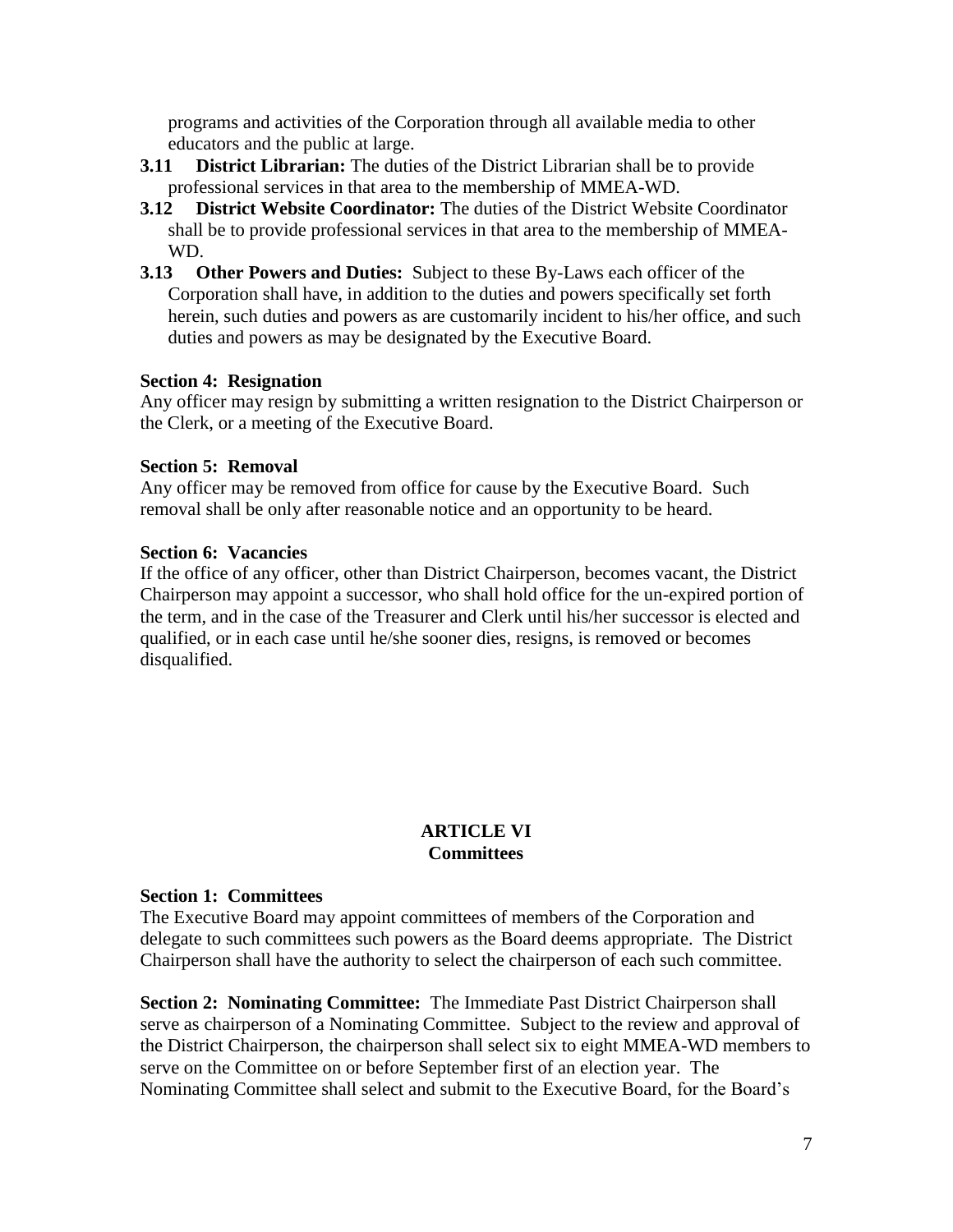approval, a slate of candidates for the positions of officers and members of the Executive Board.

**Section 3: By-Law Revision Committee:** The By-Law Revision Committee will be organized from time to time, as the Executive Board deems appropriate, for the purpose of reviewing the Corporation's By-Laws and making recommendations for revisions. The District Chairperson-Elect will serve as chair of the committee.

**Section 4: Student Scholarship Committee:** The Executive Board shall serve as the District Student Scholarship Committee. Official application forms will be distributed at the Fall General Membership meeting and available on the MMEA-WD website.

# **Section 5: Additional Committees**

The Executive Board may establish and appoint the members of such other committees, as it deems necessary.

# **ARTICLE VII Amendments**

# **Section 1: Amendments:**

These By-Laws may be amended, altered, or repealed by vote of a majority of the membership present and voting at any business meeting of the Corporation, or at a special meeting called by the Executive Board specifically for this purpose, or by a majority of the members of the Corporation making mail-in ballot returns pursuant to a mail-in election called by the Executive Board.

- **1.1** Proposed amendments, alterations, or repeal of the By-Laws to be considered at a meeting must be submitted by the Clerk, upon the approval of the Executive Board, to all active members at least thirty days prior to the date of the meeting when voting will take place.
- **1.2** In the event of a mail-in election, the Clerk shall, upon direction of the Executive Board, notify each member with a copy of the proposed amendment, a ballot, and a letter of instruction. The deadline for the return of the ballots shall be not less than fifteen or more than twenty-eight days after the date of notification.

# **ARTICLE VIII Records, Parliamentary Procedures, Execution of Papers, Fiscal Year, Corporate Seal**

## **Section 1: Reliance on Records**

Each Officer, Director, or committee member designated by the Executive Board or the District Chairperson under these By-Laws shall be entitled to rely, in good faith, upon the books of accounts and any records of the Corporation and reports made to the Corporation by any of its officials, or by an independent certified public accountant.

# **Section 2: Parliamentary Procedures**

All meetings of the Corporation and meetings of the Executive Board shall be conducted in accordance with Robert's Rules of Order.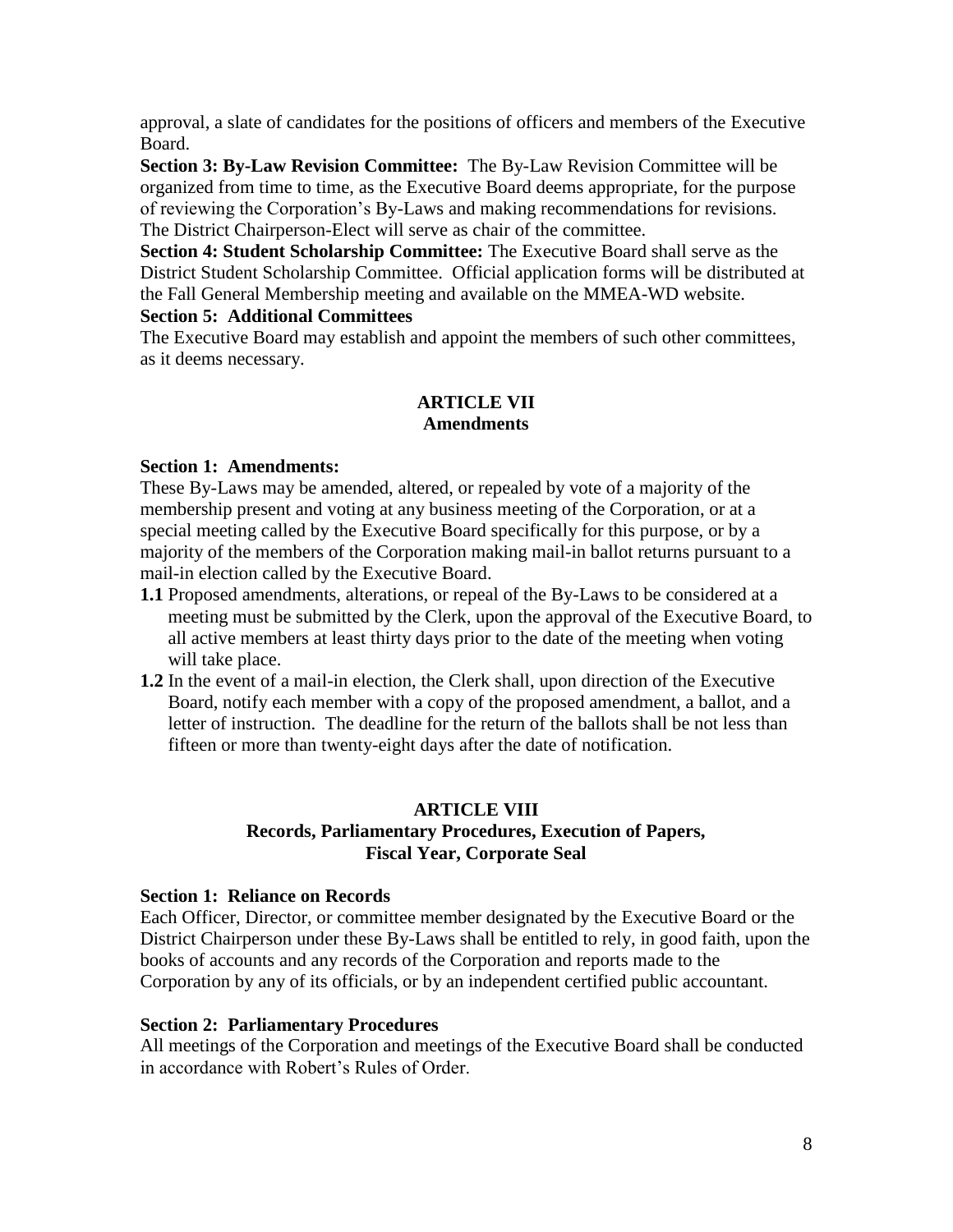# **Section 3: Execution of Papers**

All deeds, leases, transfers, contracts, notes, checks, drafts, and other obligations made, accepted or endorsed by the Corporation may be signed by the District Chairperson. Unless otherwise directed by the Executive Board, the Treasurer may sign and execute all checks and financial obligations made or accepted by the Corporation.

# **Section 4: Fiscal Year**

The fiscal year of the Corporation shall be July 1 to June 30.

# **Section 5: Corporate Seal**

The Executive Board may adopt and alter the seal of the Corporation. The seal shall bear the name of the Corporation and the year of incorporation.

# **ARTICLE IX Other Provisions**

# **Section 1: Conflict of Interest**

**1.1** The Corporation shall conduct its affairs in accordance with the following standards. **1.2** No member of the Executive Board or any committee shall:

Participate in the consideration of any contract, agreement, or grant award to any agency or organization with which such member is associated, or in which he or she has any financial interest.

# **Section 2: Earning of the Corporation**

No part of the net earnings of the Corporation shall inure to the benefit of, or be distributed to, the Directors or Officers, except that the Corporation may pay reasonable compensation for expenses incurred as the result of attendance at any Corporation meeting or function.

# **Section 3: Personal Liability, Insurance**

The members, Officers and Directors of the Corporation shall not be personally liable for any debt, liability or obligation of the Corporation. The Corporation shall have the power to purchase and maintain insurance on behalf of any person who is an Officer, Director or employee, or other agent serving on behalf of the Corporation, against any liability incurred by him or her in any such capacity, whether or not the Corporation would have the power to indemnify him or her against liability. This provision shall not eliminate or limit the liability of any Officer, Director or employee to the Corporation for acts or omissions which involve misconduct, gross negligence or a knowing violation of law, or for any transaction or conduct from which a Director, Officer or employee derives an improper benefit.

# **Section 4: Lobbying**